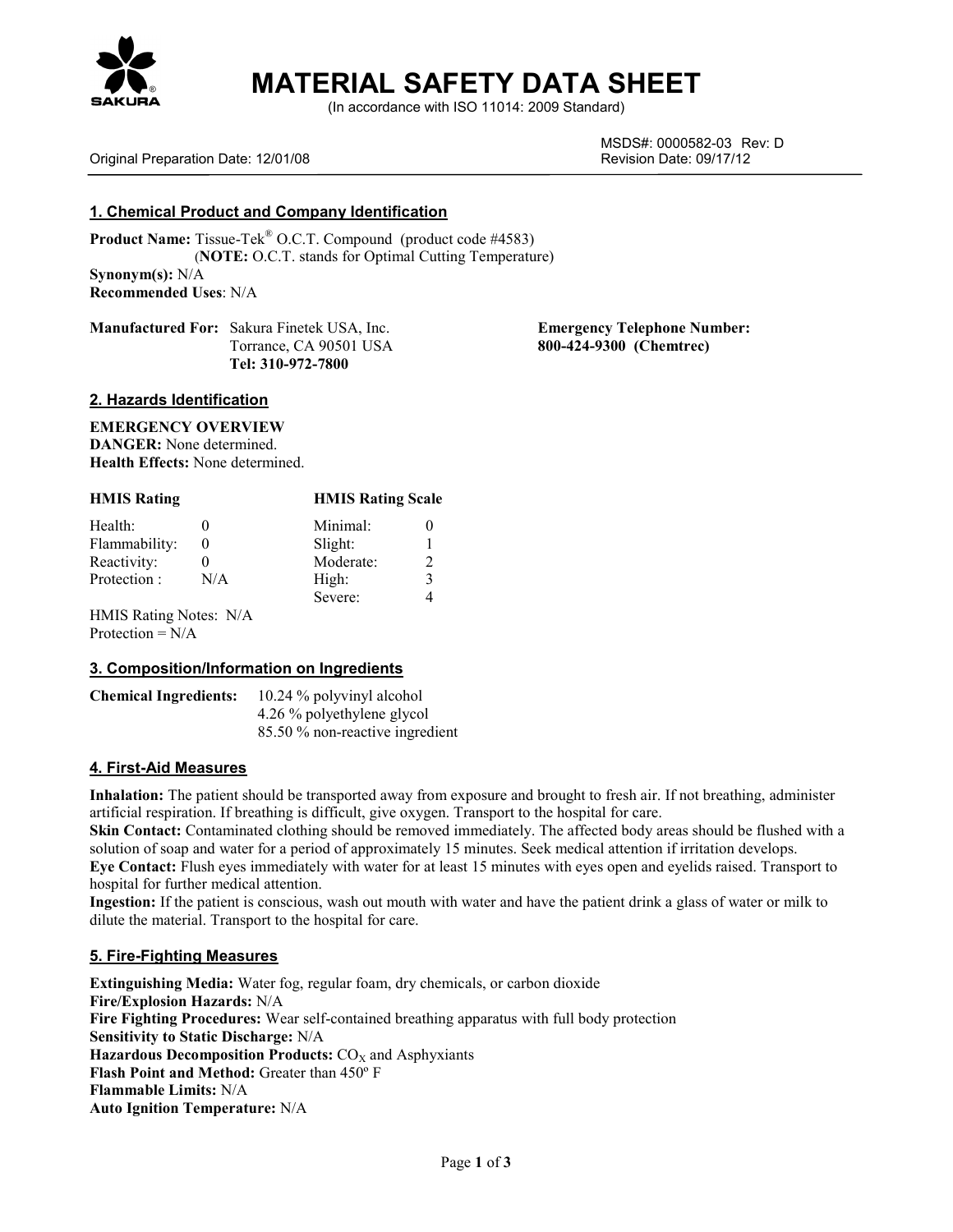## **6. Accidental Release Measures**

**Personal Precautions:** N/A **Protective Equipment:** N/A **Emergency Procedures:** N/A **Environmental Precautions:** N/A **Methods and Materials for Containment:** N/A **Methods and Materials for Cleaning Up:** Contain spill. Absorb using suitable media.

# **7. Handling and Storage**

**Handling:** Avoid contact with eyes, skin, and clothing. Avoid breathing mists. **Storage:** Store in a cool, well-ventilated area. All electrical equipment in storage and/or handling areas should be installed in accordance with applicable requirements of the National Electrical Code (NEC).

## **8. Exposure Controls and Personal Protection**

**Permissible concentration:** N/A **Engineering Controls:** N/A

## **PERSONAL PROTECTIVE EQUIPMENT**

**Respiratory Protection:** Not normally required. General mechanical or local exhaust should be used to maintain low exposure levels. Avoid prolonged periods of directly breathing vapors. In absence of proper environmental controls, the use of a NIOSH/OSHA respirator is recommended. Respirator use should comply with OSHA 29 CFR 1910.134. **Hand Protection:** N/A **Eye Protection:** N/A **Skin and Body Protection:** N/A **Protective Clothing:** Use appropriate resistant gloves, chemical splash goggles, and normal laboratory work clothing.

## **9. Physical and Chemical Properties**

**Appearance:** Viscous, clear to pale yellow **Odor:** slight alcohol odor **pH:** N/A **Melting Point:** N/A **Freezing Point:** N/A **Boiling Point:** ND **Flash Point:** N/A **Vapor Pressure:** N/A **Vapor Density:** ND **Density / Relative Density:** N/A **Solubility:** Soluble **n-Octano/Water Partition Coefficient:** N/A **Auto-Ignition Temperature:** N/A **Decomposition Temperature:** N/A **Odor Threshold:** N/A **Evaporation Rate:** N/A **Flammability:** N/A **Viscosity:** N/A

#### **10. Stability and Reactivity**

**Conditions to Avoid:** N/A **Incompatible Materials:** Avoid contact with strong oxidizing agents **Stability:** Stable **Hazardous Decomposition Products:** Will not occur

# **11. Toxicological Information**

**Acute Toxicity:** N/A **Skin Irritation/Corrosion(Burning):** Prolonged contact may cause mild discomfort.